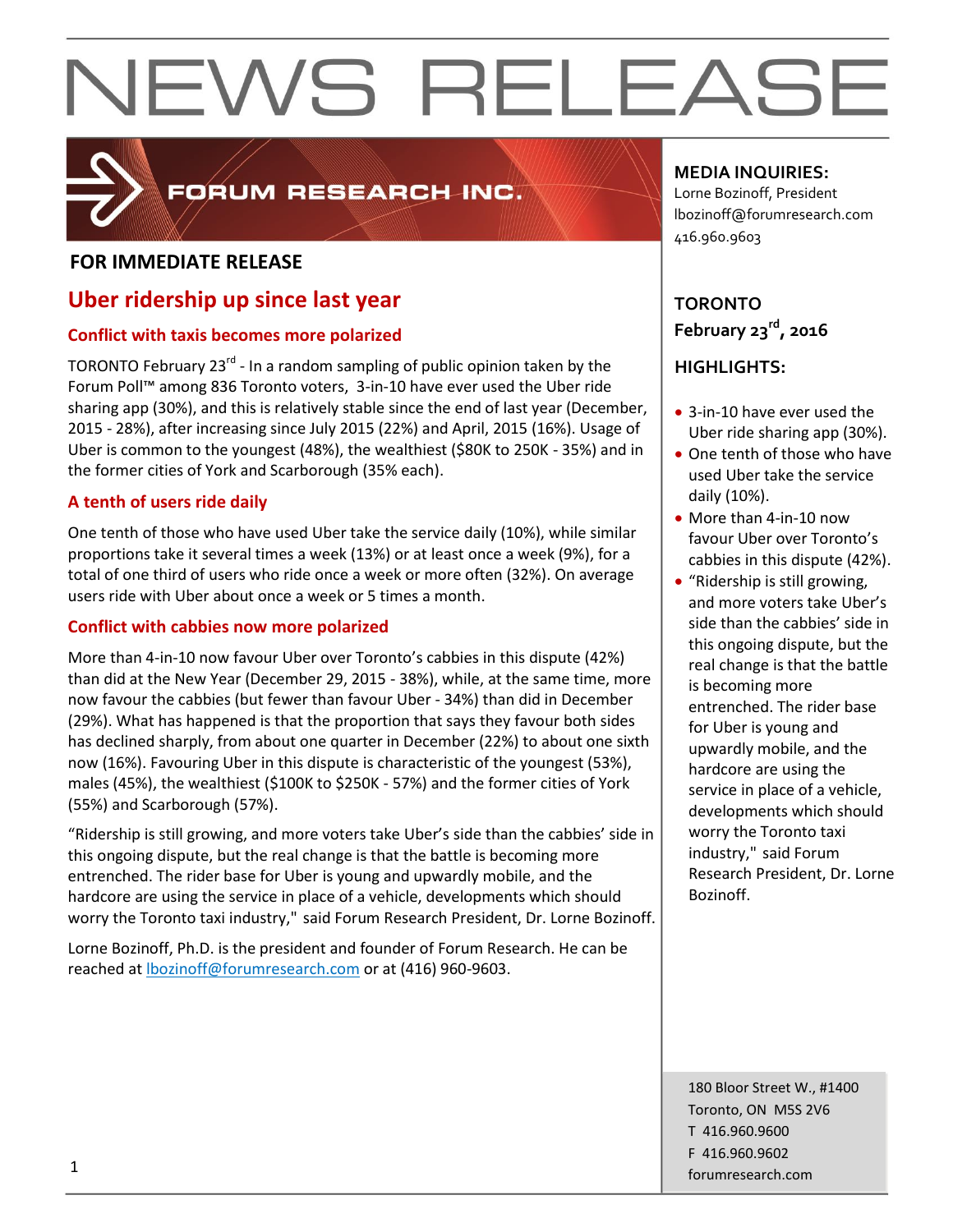

### **FORUM RESEARCH INC.**

#### **Methodology**

The Forum Poll™ was conducted by Forum Research with the results based on an interactive voice response telephone survey of 836 randomly selected voters in Toronto, Ontario. The poll was conducted on February 22<sup>nd</sup>, 2016.

Results based on the total sample are considered accurate +/- 3%, 19 times out of 20. Subsample results will be less accurate. Margins of error for subsample (such as age, gender) results are available at [www.forumresearch.com/samplestim.asp](http://www.forumresearch.com/samplestim.asp)

Where appropriate, the data has been statistically weighted by age, region, and other variables to ensure that the sample reflects the actual population according to the latest Census data.

This research is not necessarily predictive of future outcomes, but rather, captures opinion at one point in time. Forum Research conducted this poll as a public service and to demonstrate our survey research capabilities. Forum houses its poll results in the Data Library of the Department of Political Science at the University of Toronto.

With offices across Canada and around the world, 100% Canadian-owned Forum Research is one of the country's leading survey research firms. This Forum Poll™and other polls may be found at Forum's poll archive at [www.forumresearch.com/polls.asp](http://www.forumresearch.com/polls.asp)

#### **MEDIA INQUIRIES:**

Lorne Bozinoff, President lbozinoff@forumresearch.com 416.960.9603

**TORONTO February 23rd, 2016**

180 Bloor Street W., #1400 Toronto, ON M5S 2V6 T 416.960.9600 F 416.960.9602 example to the contract of the contract of the contract of the contract of the contract of the contract of the contract of the contract of the contract of the contract of the contract of the contract of the contract of the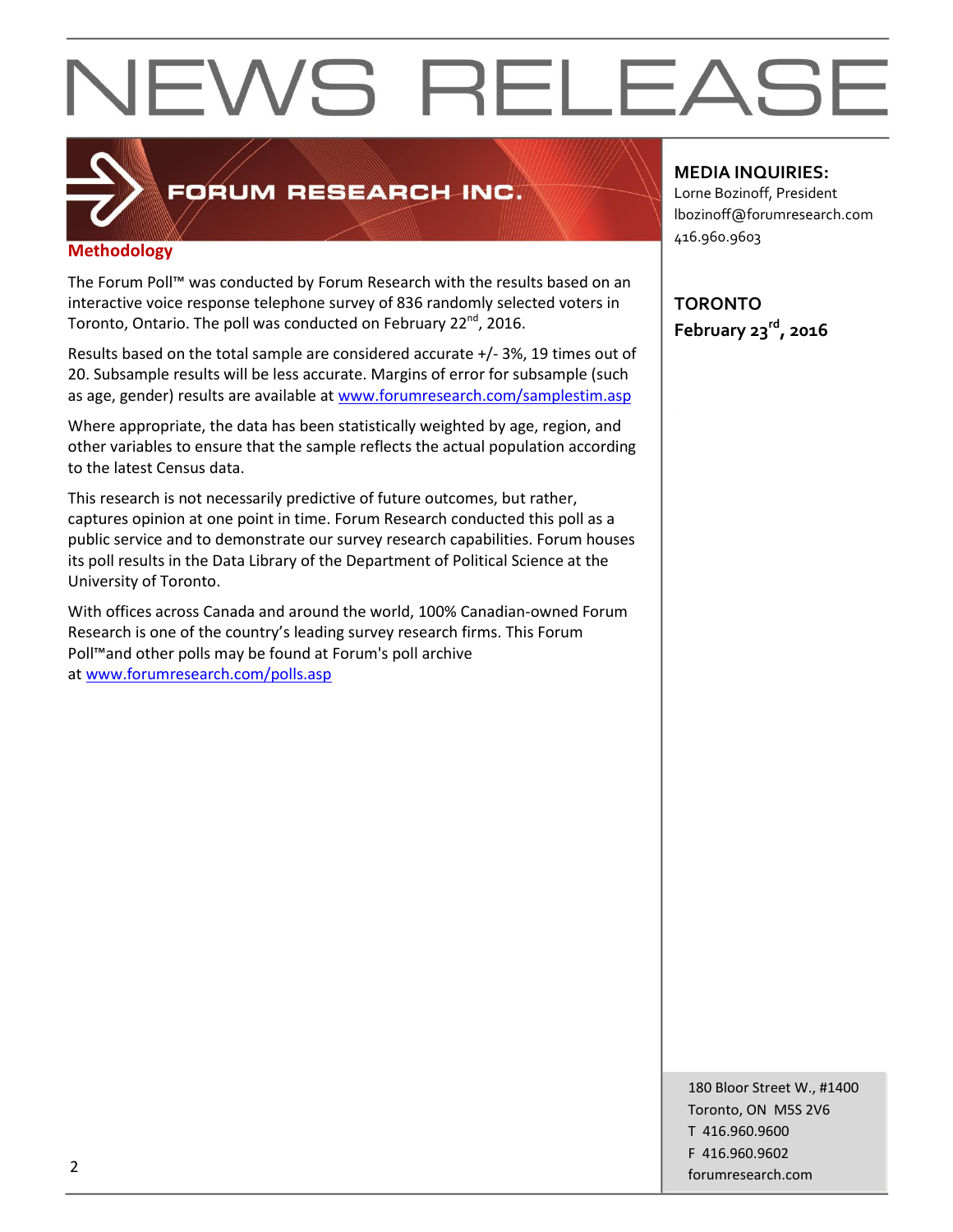

### FORUM RESEARCH INC.

#### **MEDIA INQUIRIES:**

Lorne Bozinoff, President lbozinoff@forumresearch.com 416.960.9603

#### *Uber Use - Trending*

| %                             | February 23rd<br>2016 | December 29th,<br>2015 | July $16th$ ,<br>2015 | April 11 <sup>th</sup> ,<br>2015 | November 25 <sup>th</sup> ,<br>2014 |
|-------------------------------|-----------------------|------------------------|-----------------------|----------------------------------|-------------------------------------|
| Sample                        | 836                   | 802                    | 825                   | 865                              | 950                                 |
| Yes                           | 30                    | 28                     | 22                    | 17                               | 12                                  |
| <b>No</b>                     | 70                    | 72                     | 74                    | 76                               | 80                                  |
| Never heard of<br><b>Uber</b> |                       |                        |                       | b                                | 8                                   |

#### *Uber Dispute - Trending*

| %                  | February 23rd, 2016 | December 29 <sup>th</sup> , 2015 |
|--------------------|---------------------|----------------------------------|
| Sample             | 836                 | 802                              |
| <b>Uber</b>        | 42                  | 38                               |
| <b>Cab drivers</b> | 34                  | 29                               |
| <b>Both</b>        | 16                  | 22                               |
| <b>Neither</b>     | 5                   | 6                                |
| Don't know         |                     | 6                                |

### **TORONTO**

**February 23rd, 2016**

180 Bloor Street W., #1400 Toronto, ON M5S 2V6 T 416.960.9600 F 416.960.9602 forumresearch.com and the set of the set of the set of the set of the set of the set of the set of the set of the set of the set of the set of the set of the set of the set of the set of the set of the set of the set of th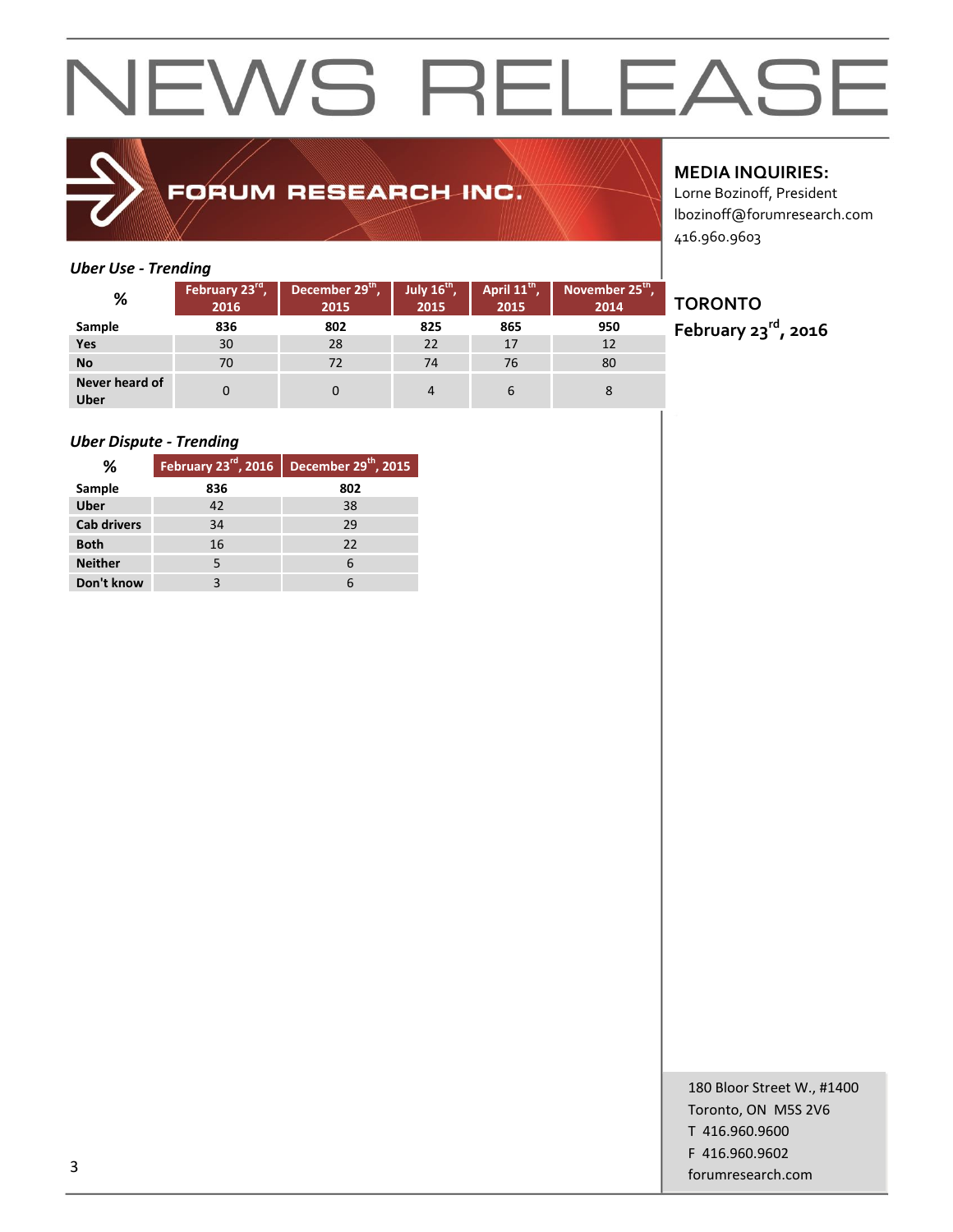

#### *Uber: Use*

*'Have you used the Uber ride-sharing mobile app?'*

#### *[All respondents]*

#### *Age / Gender*

| %      | Total |     |     |     |     |     |     | 18-34 35-44 45-54 55-64 65+ Male Female |
|--------|-------|-----|-----|-----|-----|-----|-----|-----------------------------------------|
| Sample | 836   | 167 | 135 | 165 | 177 | 192 | 460 | 376                                     |
| Yes    | 30    | 48  | 35  |     | 16  |     | 30  | 29                                      |
| No     | 70    |     | 65  |     | 84  | 93  | 70  |                                         |

#### *Region*

| %         | Total | The former City of Toronto + East<br><b>York</b> | <b>North</b><br><b>York</b> | Etobicoke +<br><b>York</b> | Scarborough |
|-----------|-------|--------------------------------------------------|-----------------------------|----------------------------|-------------|
| Sample    | 836   | 357                                              | 163                         | 164                        | 152         |
| Yes       | 30    | 44                                               | 28                          | 23                         | 19          |
| <b>No</b> | 70    | 56                                               |                             |                            | 81          |

#### *Income*

| %         |     |     |     | Total   Doug Ford   John Tory   Olivia Chow   Someone else |    |
|-----------|-----|-----|-----|------------------------------------------------------------|----|
| Sample    | 836 | 119 | 366 | 138                                                        | 67 |
| Yes       | 30  |     | 31  | 33                                                         | 29 |
| <b>No</b> | 70  | 78  | 69  |                                                            |    |

**MEDIA INQUIRIES:**

Lorne Bozinoff, President lbozinoff@forumresearch.com 416.960.9603

### **TORONTO**

**February 23rd, 2016**

180 Bloor Street W., #1400 Toronto, ON M5S 2V6 T 416.960.9600 F 416.960.9602 example to the contract of the contract of the contract of the contract of the contract of the contract of the contract of the contract of the contract of the contract of the contract of the contract of the contract of the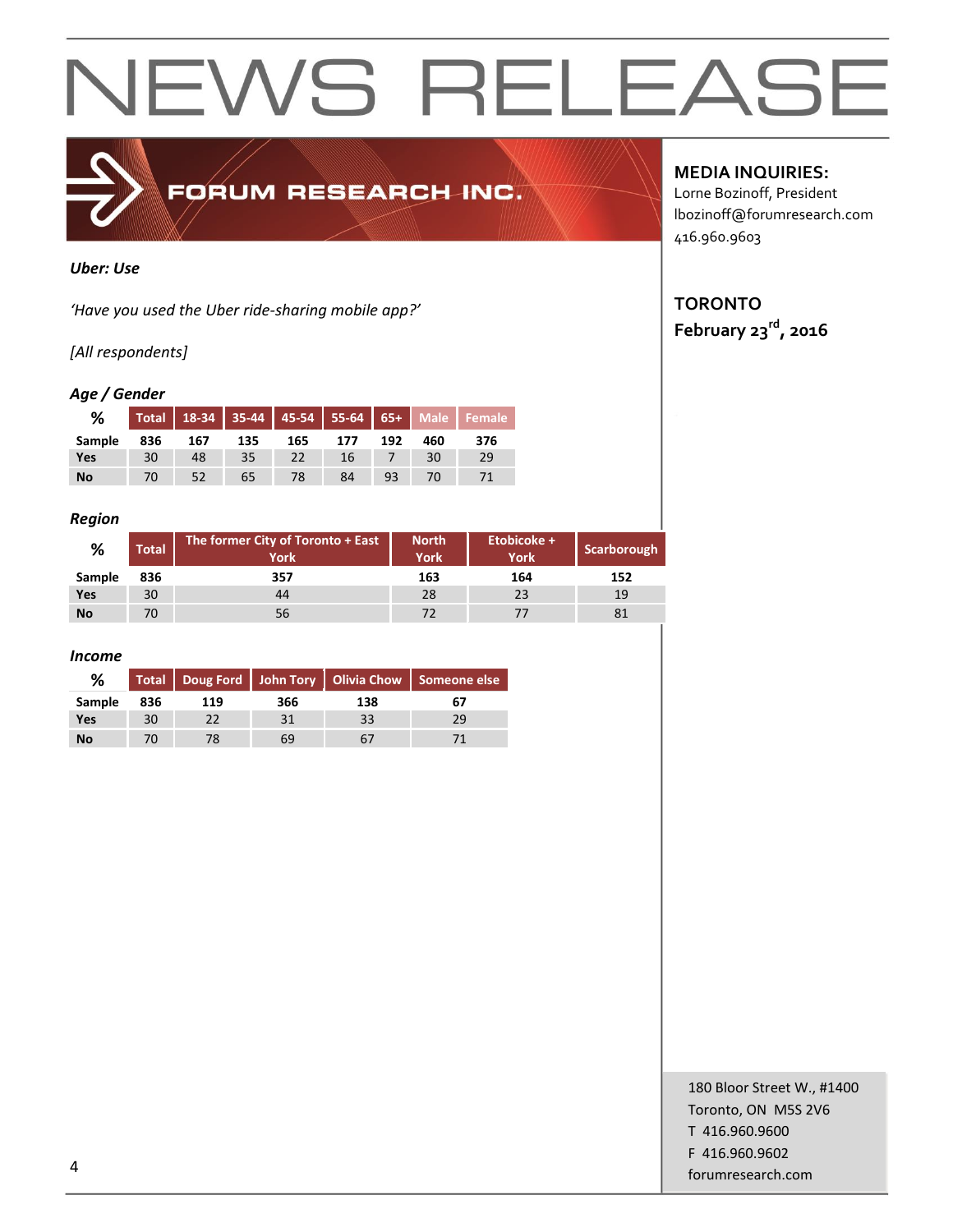#### *Uber: Usage*

*'How frequently do you use Uber?'*

#### *[Have used Uber]*

#### *Age / Gender*

| %                          | <b>Total</b> | 18-34 | 35-44 | 45-54          | 55-64          | $65+$    | <b>Male</b> | <b>Female</b> |
|----------------------------|--------------|-------|-------|----------------|----------------|----------|-------------|---------------|
| Sample                     | 224          | 86    | 55    | 36             | 33             | 14       | 137         | 87            |
| <b>Daily</b>               | 10           | 9     | 16    | 5              | 9              | 21       | 15          | 7             |
| Several times a week       | 13           | 16    | 11    | 9              | 11             | $\Omega$ | 12          | 14            |
| Weekly                     | 9            | 12    | 6     | $\overline{4}$ | $\overline{2}$ | 9        | 9           | 8             |
| Several times a month      | 17           | 16    | 16    | 20             | 23             | 14       | 18          | 16            |
| Once a month or less often | 32           | 30    | 31    | 36             | 45             | 22       | 30          | 34            |
| Once or twice only         | 19           | 17    | 20    | 26             | 9              | 34       | 16          | 22            |

FORUM RESEARCH INC.

#### *Region*

| %                             | <b>Total</b> | The former City of<br><b>Toronto + East York</b> | <b>North</b><br><b>York</b> | Etobicoke +<br><b>York</b> | Scarborough    |
|-------------------------------|--------------|--------------------------------------------------|-----------------------------|----------------------------|----------------|
| Sample                        | 224          | 134                                              | 36                          | 29                         | 25             |
| <b>Daily</b>                  | 10           | 10                                               | 16                          | 9                          | $\overline{4}$ |
| Several times a<br>week       | 13           | 20                                               | 5                           | 7                          | 12             |
| Weekly                        | 9            | 12                                               | 8                           | 3                          | $\overline{7}$ |
| Several times a<br>month      | 17           | 15                                               | 14                          | 23                         | 22             |
| Once a month or<br>less often | 32           | 26                                               | 36                          | 41                         | 33             |
| Once or twice only            | 19           | 17                                               | 22                          | 17                         | 23             |

#### *Last Mayoral Vote*

| %                          | <b>Total</b> | Doug Ford | John Tory | <b>Olivia Chow</b> | Someone else |
|----------------------------|--------------|-----------|-----------|--------------------|--------------|
| Sample                     | 224          | 23        | 102       | 41                 | 16           |
| <b>Daily</b>               | 10           | 13        | 10        |                    | 13           |
| Several times a week       | 13           | $\Omega$  | 11        | 15                 | 11           |
| Weekly                     | 9            | 5         | 9         | 7                  | 11           |
| Several times a month      | 17           | 26        | 14        | 19                 | 15           |
| Once a month or less often | 32           | 39        | 33        | 47                 | 15           |
| Once or twice only         | 19           | 18        | 23        | 6                  | 35           |

#### **MEDIA INQUIRIES:**

Lorne Bozinoff, President lbozinoff@forumresearch.com 416.960.9603

#### **TORONTO February 23rd, 2016**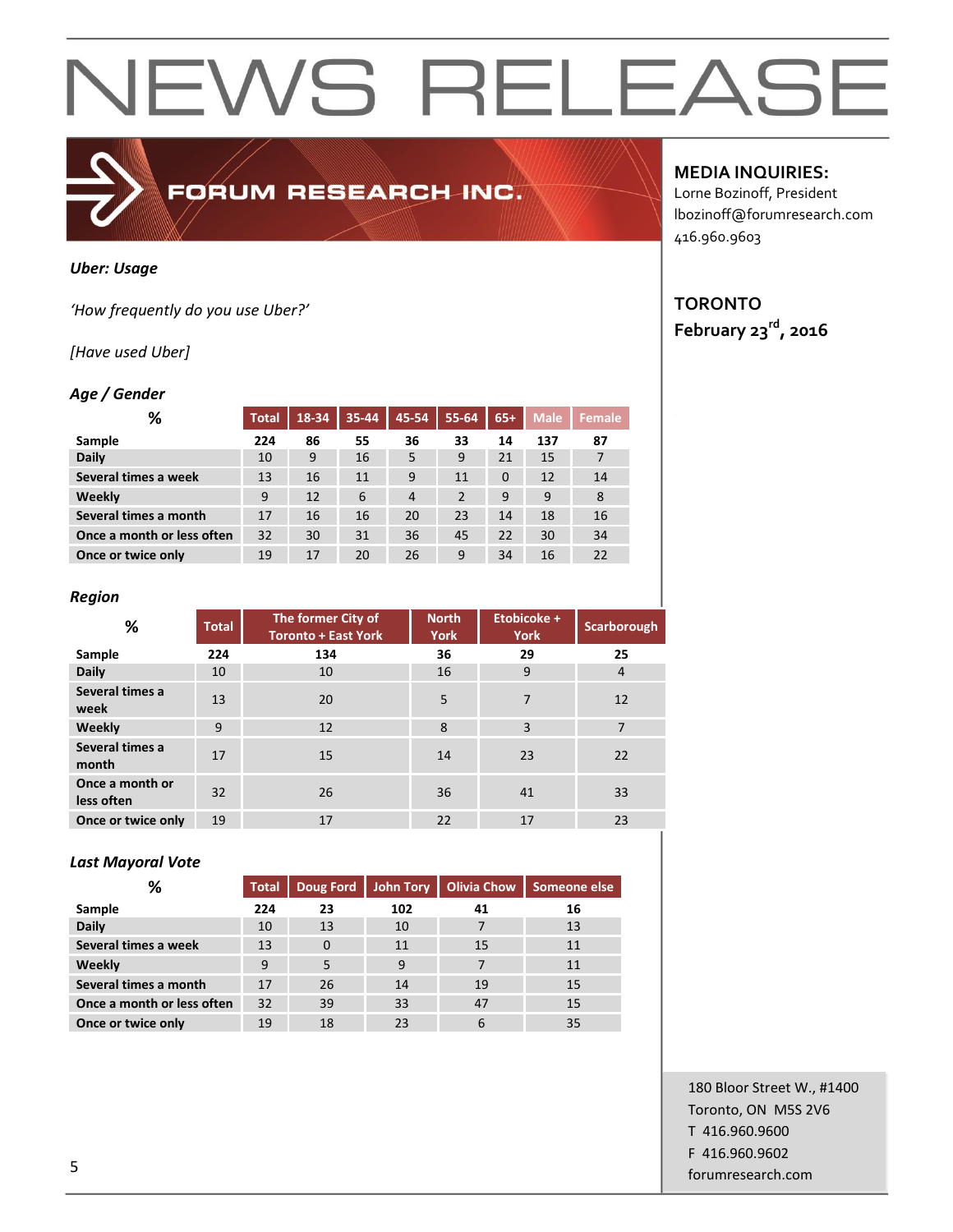## FORUM RESEARCH INC.

#### *Uber: Dispute*

*'Which side do you favour in the dispute between Uber and Toronto's cab drivers?'*

#### *[All respondents]*

#### *Age / Gender*

| ℅               | <b>Total</b> | 18-34 | 35-44 | 45-54 | 55-64 | $65+$          | <b>Male</b> | Female |
|-----------------|--------------|-------|-------|-------|-------|----------------|-------------|--------|
| Sample          | 836          | 167   | 135   | 165   | 177   | 192            | 460         | 376    |
| <b>Uber</b>     | 42           | 53    | 47    | 45    | 28    | 20             | 45          | 39     |
| The cab drivers | 34           | 19    | 33    | 37    | 44    | 55             | 34          | 34     |
| <b>Both</b>     | 16           | 21    | 13    | 11    | 14    | 15             | 14          | 17     |
| <b>Neither</b>  | 5            | 6     | 3     | 4     | 6     | $\overline{4}$ | 4           | 5      |
| Don't know      | 3            | 1     |       | 4     | 8     | 6              |             | 5      |

#### *Region*

| %                  | <b>Total</b> | The former City of Toronto +<br><b>East York</b> | <b>North</b><br><b>York</b> | Etobicoke +<br><b>York</b> | Scarborough |
|--------------------|--------------|--------------------------------------------------|-----------------------------|----------------------------|-------------|
| Sample             | 836          | 357                                              | 163                         | 164                        | 152         |
| <b>Uber</b>        | 42           | 47                                               | 42                          | 44                         | 32          |
| The cab<br>drivers | 34           | 30                                               | 35                          | 39                         | 35          |
| <b>Both</b>        | 16           | 17                                               | 16                          | 9                          | 21          |
| <b>Neither</b>     | 5            | $\overline{4}$                                   | $\overline{4}$              | 5                          |             |
| Don't know         | 3            |                                                  | 3                           |                            |             |

#### *Last Mayoral Vote*

| ℅               | <b>Total</b> |     |     | Doug Ford   John Tory   Olivia Chow | Someone else |
|-----------------|--------------|-----|-----|-------------------------------------|--------------|
| Sample          | 836          | 119 | 366 | 138                                 | 67           |
| <b>Uber</b>     | 42           | 39  | 43  | 34                                  | 51           |
| The cab drivers | 34           | 39  | 36  | 40                                  | 21           |
| <b>Both</b>     | 16           | 14  | 13  | 17                                  | 18           |
| <b>Neither</b>  |              | 4   |     | 6                                   |              |
| Don't know      |              |     |     |                                     |              |

#### **MEDIA INQUIRIES:**

Lorne Bozinoff, President lbozinoff@forumresearch.com 416.960.9603

#### **TORONTO February 23rd, 2016**